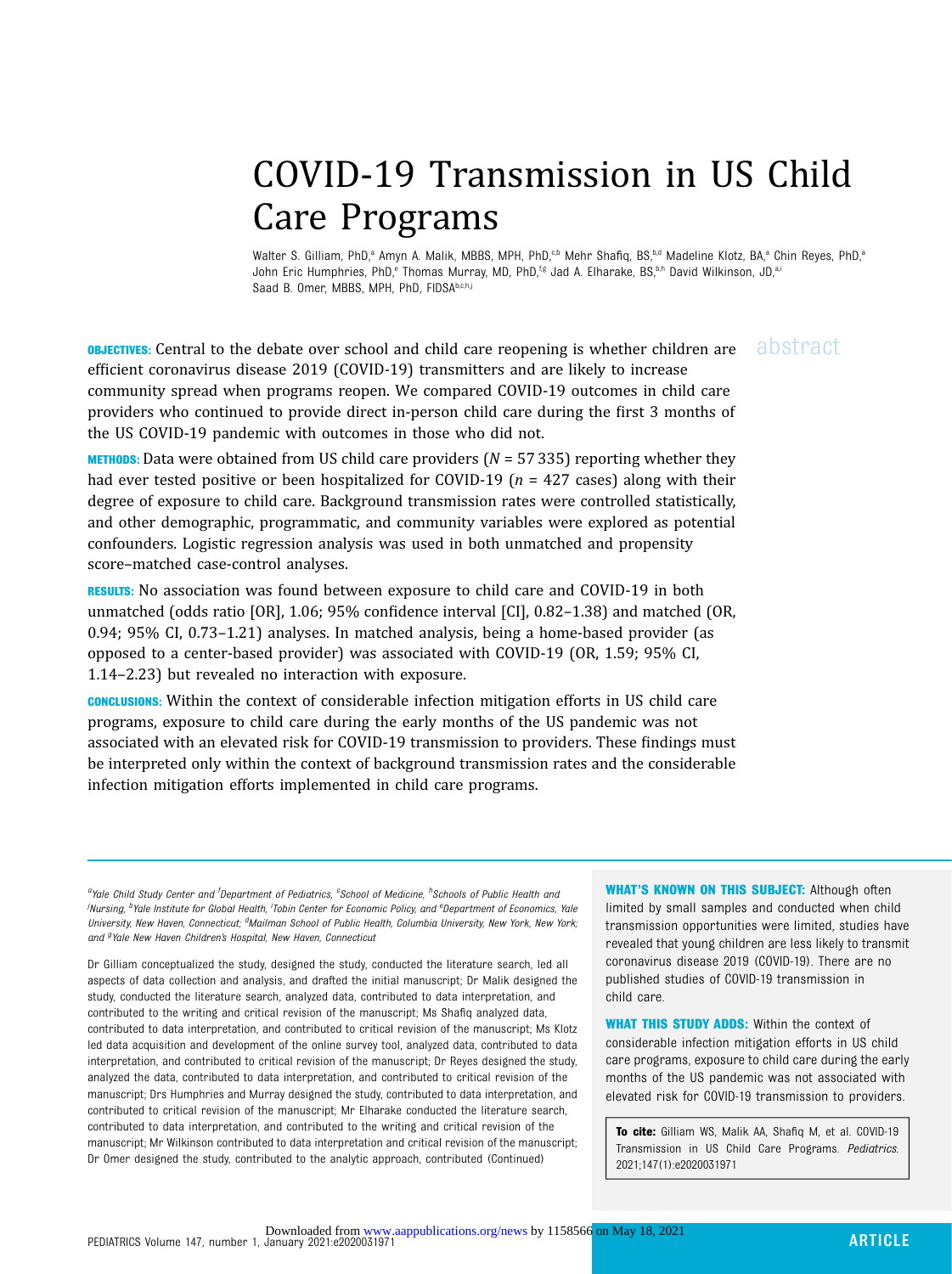The coronavirus disease 2019 (COVID-19) pandemic has had an unprecedented impact on child care and schools. Within 1 week of the World Health Organization's declaration of a pandemic, 107 countries had implemented national school closures. $1$  Within 3 weeks, the number had grown to 194 countries, impacting 91% of the world's school-aged children.<sup>[2](#page-8-0)</sup> When schools closed in the United States, so did many child care programs, demonstrated by the loss of  $>35%$  of jobs in the child care industry between February and April 2020.<sup>[3](#page-8-0)</sup> These school and child care closures have been controversial regarding their benefits versus their costs. Precautionary closure of child care programs was reasonable, given considerable evidence that these programs may be significant vectors for viral spread.<sup>[4](#page-8-0)</sup> However, several studies have indicated that school and child care closures may have had little impact on slowing the spread of COVID-19.[1,5,6](#page-8-0) Furthermore, child care and school closures may result in several negative consequences, such as child care providers' loss of jobs and wages, parents' inability to return to work, and children's diminished educational, social, and nutritional opportunities.[7](#page-8-0)

Pediatricians are key informers to parents about safety issues regarding child care and school attendance during the pandemic. Central to the debate over child care and school reopening is the uncertainty regarding whether children are efficient transmitters of COVID-19. Although there is a relatively low risk of multisystem inflammatory syndrome in children, children appear to be far less likely than adults to be infected with COVID-19 and more likely to be asymptomatic or paucisymptomatic.<sup>[8](#page-8-0)</sup> On the other hand, because viral loads may be similar in symptomatic and asymptomatic carriers of COVID-19, including children, $9,10$  $9,10$  $9,10$  there may be a high risk for transmission to other

children and adults through asymptomatic children in settings serving large numbers of children, such as child care and schools. Unfortunately, most studies examining pediatric transmission risk were limited by small sample sizes of children and were conducted during widespread child care and school closures, when child transmission opportunities were greatly limited. $11$ 

In this study, we compare COVID-19 rates in child care providers who continued providing child care during the first 3 months of the COVID-19 pandemic with rates in those who did not, controlling for key individual, programmatic, and community characteristics that may have motivated closure decisions. We conducted a large-scale multistate canvass of the US child care workforce to identify a sufficient number of cases given the cumulative incidence of ∼0.8% in the US adult population during the first 3 months of the US outbreak. This is the first known study to estimate directly COVID-19 transmission within child care programs while addressing current research limitations by focusing on transmission opportunity through children actively participating in out-of-home programs and therefore not shielded from COVID-19.<sup>[12](#page-8-0)</sup>

# **METHODS**

# Sample and Procedures

To provide a wide canvassing of child care providers, Qualtrics $^{13}$  $^{13}$  $^{13}$  survey links were e-mailed to individuals beginning May 22, 2020, followed by 3 rounds of reminders until the survey closed on June 8, 2020. The participant recall period for program practices was 8 weeks (from April 1 to the median survey administration date of May 27). Survey links were e-mailed to potential respondents through a variety of contact lists consisting mostly of individuals

associated with the child care industry. These lists are maintained by 2 large national child care organizations (Child Care Aware of America and National Association for the Education of Young Children) as well as through various state child care workforce registries coordinated by the National Workforce Registry Alliance. Of the 41 state registries coordinated by the National Workforce Registry Alliance, 28 states agreed to participate in this study, 11 were unable to secure permissions quickly enough to participate, and 2 declined.

Data were included from participants who self-identified as child care providers, consented to the study, satisfied inclusion criteria (worked prepandemic as child care providers in direct contact with children), and provided all data necessary to determine both the COVID-19 outcome and child care exposure. The research protocol was approved by the Yale University Institutional Review Board, and all participants indicated their informed consent electronically at the beginning of the survey. Participants were offered entry into a raffle to select 20 winners of a \$500 gift card (Table 1).

# Variables

#### **Outcome**

The key outcome was whether the respondent reported having COVID-19. A value of 1 (case) was assigned if the respondent indicated that they had either (1) tested positive for COVID-19 at least once or (2) been hospitalized for COVID-19. A value of 0 (noncase) was assigned if neither of these conditions was true.

# Exposure

Respondents were asked whether their program closed near the beginning of the pandemic (either as required by government or voluntarily), whether the program reopened, and whether the program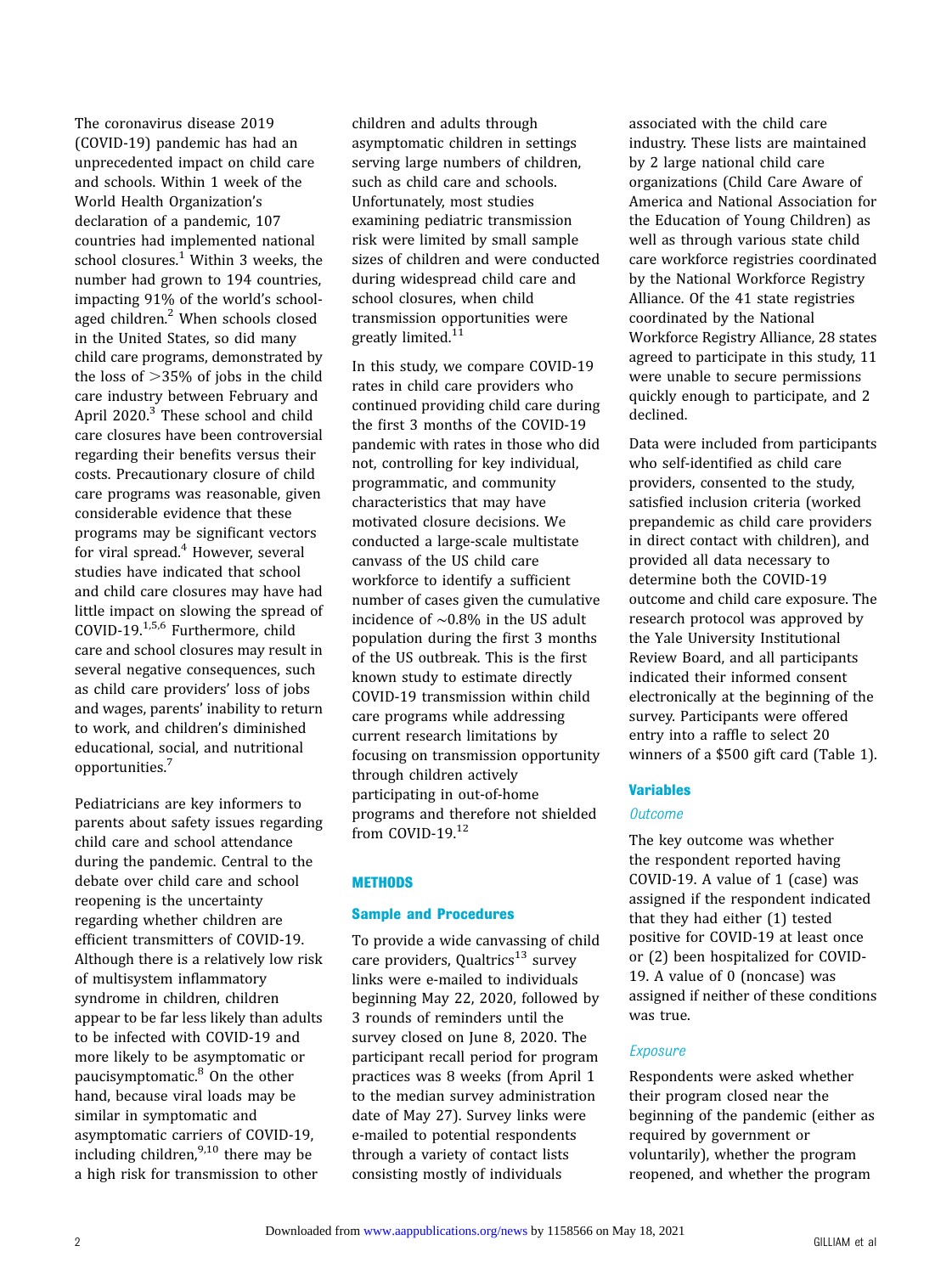|  |  |  | TABLE 1 Descriptive Statistics for All Variables for Cases, Noncases in the Logistic Regression Analysis, and Matched Controls in the Case-Control Analysis |
|--|--|--|-------------------------------------------------------------------------------------------------------------------------------------------------------------|
|--|--|--|-------------------------------------------------------------------------------------------------------------------------------------------------------------|

|                                                 | Cases         | Noncases      | Matched Controls |
|-------------------------------------------------|---------------|---------------|------------------|
|                                                 | $(n = 427)$   | $(n = 56908)$ | $(n = 21350)$    |
| Exposure, %                                     |               |               |                  |
| No                                              | 52.2          | 49.1          | 51.9             |
| Yes                                             | 47.8          | 50.9          | 48.1             |
| Race and/or ethnicity, % <sup>a</sup>           |               |               |                  |
| American Indian or Alaskan native               | 4.6           | 1.9           | 2.0              |
| Asian American                                  | 2.1           | 3.5           | 3.7              |
| African American or Black                       | 23.4          | 14.7          | 14.8             |
| Native Hawaiian or other Pacific Islander       | 0.9           | 0.5           | 0.5              |
| White                                           | 54.3          | 72.1          | 71.7             |
| Prefer to not answer (race)                     | 18.7          | 9.6           | 9.6              |
| Hispanic, Latinx, or Spanish origin             | 34.2          | 18.6          | 18.2             |
| Prefer to not answer (ethnicity)                | 2.8           | 2.1           | 2.1              |
| Gender, %                                       |               |               |                  |
| Female                                          | 96.0          | 97.0          | 97.0             |
| Male                                            | 3.3           | 2.3           | 2.3              |
| Nonbinary                                       | 0.0           | 0.2           | 0.2              |
| Prefer to not answer                            | 0.7           | 0.5           | 0.5              |
| Age, y, mean (SD)                               | 45.71 (12.49) | 45.97 (12.30) | 46.19 (12.31)    |
| Child care type, %                              |               |               |                  |
| Center based <sup>b</sup>                       | 65.8          | 71.4          | 72.2             |
| Family based or home based                      | 34.2          | 28.6          | 27.8             |
| Director or owner of center-based care, %       |               |               |                  |
| No                                              | 78.7          | 73.4          | 74.2             |
| Yes                                             | 21.3          | 26.6          | 25.8             |
| Personal COVID-19 health precautions, mean (SD) |               |               |                  |
| Masks, hand-washing, and/or distancing, 0-3     | 2.86(0.40)    | 2.77(0.52)    | 2.80(0.49)       |
| Avoiding social interactions, 0-3               | 2.34 (0.89)   | 2.11(1.04)    | 2.13(1.03)       |
| Avoiding high-risk situations and travel, 0-4   | 2.64(0.74)    | 2.71(0.67)    | 2.71(0.66)       |
| County COVID-19 cumulative death rate, %°       |               |               |                  |
| Low (0-0.0561 deaths per 1000)                  | 24.6          | 33.6          | 31.2             |
| Moderate (0.0564-0.2180 deaths per 1000)        | 24.1          | 34.2          | 33.0             |
| High (0.2184-13.5248 deaths per 1000)           | 51.3          | 32.3          | 35.8             |
| County household median income, %°              |               |               |                  |
| Low (\$13 242-\$54 976)                         | 27.6          | 33.6          | 32.4             |
| Moderate (\$54 979-\$65 010)                    | 36.3          | 32.3          | 33.8             |
| High (\$65 027-\$136 268)                       | 36.1          | 34.2          | 33.8             |

a Race and/or ethnicity options were "check all that apply"; resulting proportions may not add to 100%.

<sup>b</sup> Center-based child care included (1) for-profit centers (32.5%), (2) nonprofit centers (27.4%), (3) school-based centers (16.7%), (4) Head Start centers (13.9%), (5) drop-in centers (2.0%), and (6) other centers (7.4%).

c County-level data were trichotomized into proportionally equal thirds.

closed at any time because of a suspected or confirmed case of COVID-19. Exposure was coded as either 1 (exposed to child care during the pandemic) or 0 (not exposed to child care during the pandemic). A value of 1 was assigned if the respondent indicated that during the pandemic, their program remained open, closed but reopened, or closed because of a suspected or confirmed case of COVID-19. A value of 0 was assigned if the respondent indicated that their program was closed during the pandemic or if the respondent indicated that during the pandemic,

they either did not report to work or only worked remotely. Child care providers working in open child care programs responded to a series of questions regarding typical group sizes and various infectious disease–mitigating strategies their program may have employed during April 2020 (Table 2).

# **Confounders**

All other variables in Table 1 were included as potential confounders. County-level variables were computed for each respondent's county on the basis of their child care program's reported zip code or (if the program zip code was not provided) the internet protocol address from which the online survey was completed. COVID-19 cumulative death rates were calculated as of May 27, 2020 (the survey median administration date), as a more reliable proxy for community infection rates relative to test-dependent case rates.<sup>[14](#page-8-0)</sup> County-level household median income was obtained from the most recent American Community Survey.<sup>[15](#page-8-0)</sup> County-level variables were trichotomized into proportionally equal thirds.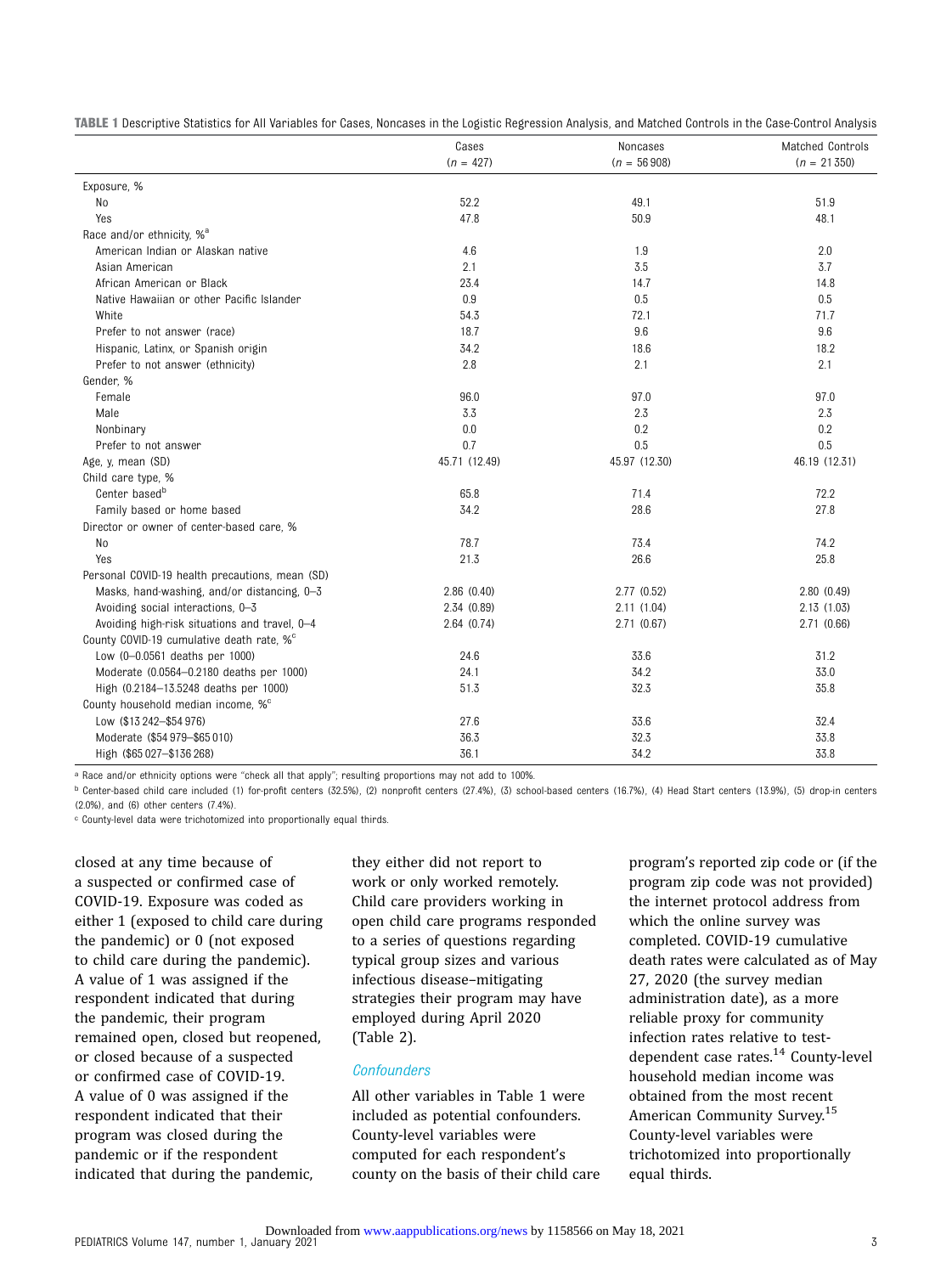| <b>TABLE 2</b> Infection-Control Efforts Reported in Open Child Care Programs During April 2020 ( $N = 20550$ ) |  |  |  |  |  |
|-----------------------------------------------------------------------------------------------------------------|--|--|--|--|--|
|-----------------------------------------------------------------------------------------------------------------|--|--|--|--|--|

|                                                           | Reporting Each Effort Every Day, % |                    |              |
|-----------------------------------------------------------|------------------------------------|--------------------|--------------|
|                                                           | Once Daily                         | <b>Twice Daily</b> | Thrice Daily |
| Screening                                                 |                                    |                    |              |
| Child symptom screening                                   | 78.4                               | 40.7               |              |
| Child temperature checks                                  | 76.1                               | 33.3               |              |
| Staff symptom screening                                   | 73.9                               | 35.4               |              |
| Staff temperature checks                                  | 69.3                               | 28.3               |              |
| Disinfecting                                              |                                    |                    |              |
| All indoor surfaces                                       | 90.2                               | 73.9               | 56.5         |
| All doorknobs, bathroom fixtures, handles                 | 90.3                               | 71.1               | 54.3         |
| All toys, books, classroom materials                      | 81.7                               | 55.2               | 39.6         |
| No child-accessible items that are hard to disinfect      | 75.0                               |                    |              |
| Hand hygiene                                              |                                    |                    |              |
| All children washed hands frequently                      | 92.7                               |                    |              |
| All staff washed hands frequently                         | 90.2                               |                    |              |
| Masks and personal protective equipment                   |                                    |                    |              |
| All children $(\geq 2$ y old) wore facial masks           | 11.8                               |                    |              |
| All adults wore facial masks                              | 35.2                               |                    |              |
| All adults wore aprons and/or changed clothes before work | 61.7                               |                    |              |
| All adults wore gloves when handling children             | 33.2                               |                    |              |
| Cohorting                                                 |                                    |                    |              |
| No mixing of children between child groups                | 53.6                               |                    |              |
| No sharing of items between child groups                  | 67.3                               |                    |              |
| Social distancing                                         |                                    |                    |              |
| Seating or cots $\geq 6$ ft apart                         | 68.0                               |                    |              |
| Staggered arrival and departure times                     | 51.2                               |                    |              |
| All children curbside drop-off and/or pickup              | 78.8                               |                    |              |
| All child belongings separated                            | 85.8                               |                    |              |
| No eating family style or sharing food                    | 49.4                               |                    |              |

Percentages indicate the proportion of providers reporting that a specific infection-control effort was employed either every day or (for some efforts) twice or thrice daily. --, not applicable.

Given research revealing the importance of nonpharmaceutical interventions in reducing severe acute respiratory syndrome coronavirus 2 transmission.<sup>[16](#page-8-0)</sup> personal COVID-19 health precautions were measured across 3 factors. Personal COVID-19 health precautions were measured by using a 10-item dichotomized (yes or no) checklist of whether the provider followed common health recommendations during their nonwork life. A principal component analysis yielded an interpretable 3-factor solution, accounting for 54.21% of the total variance. Factor 1 was avoiding social interactions, factor 2 was avoiding high-risk situations and travel, and factor 3 was wearing masks, handwashing, and distancing (scored 0–3, 0–4, and 0–3, respectively). See Table 3 for items and factor loadings.

#### RESULTS

## **Participants**

A total of 94 390 survey links were accessed by individuals who selfidentified as child care providers across all 50 US states, the District of Columbia, and Puerto Rico. Of these individuals, 82 741 satisfied inclusion criteria and consented to the study, and 57 335 (69.3%) chose to participate by providing data necessary to determine both the COVID-19 outcome and child care exposure. See Table 1 for sample descriptive data. The smallest numbers of respondents were obtained from South Dakota  $(n = 29)$ , Delaware ( $n = 67$ ), and Utah ( $n = 69$ ), and the largest numbers were obtained from California ( $n = 9189$ ), Florida ( $n = 5232$ ), and Ohio ( $n =$ 5076). See Table 4 for a comparison of the analytic sample demographics versus national estimates for child care providers.

Of the respondents, 30.1% accessed the surveys via an unique link e-mailed by the researchers and 69.9% accessed the surveys via an anonymous link e-mailed by one of the various state child care workforce registries. An indicator for the unique versus anonymous link was not significant when entered as a covariate in the full logistic regression model (point estimate, 0.93; 95% confidence interval [CI], 0.69–1.25;  $P = .62$ ). Also, tests of selective participation revealed only negligible differences across gender, race, and ethnicity  $(|\varphi_{(c)}|)$ ranging from 0.01 to 0.04), with the exception of age with nonparticipants (mean = 42.07; SD = 12.89) younger than participants (mean = 45.97; SD = 12.31;  $P < .001$ ;  $d = 0.31$ ).

# Child Care Conditions During the COVID-19 Pandemic

Approximately half of respondents (51.4%) reported that their child care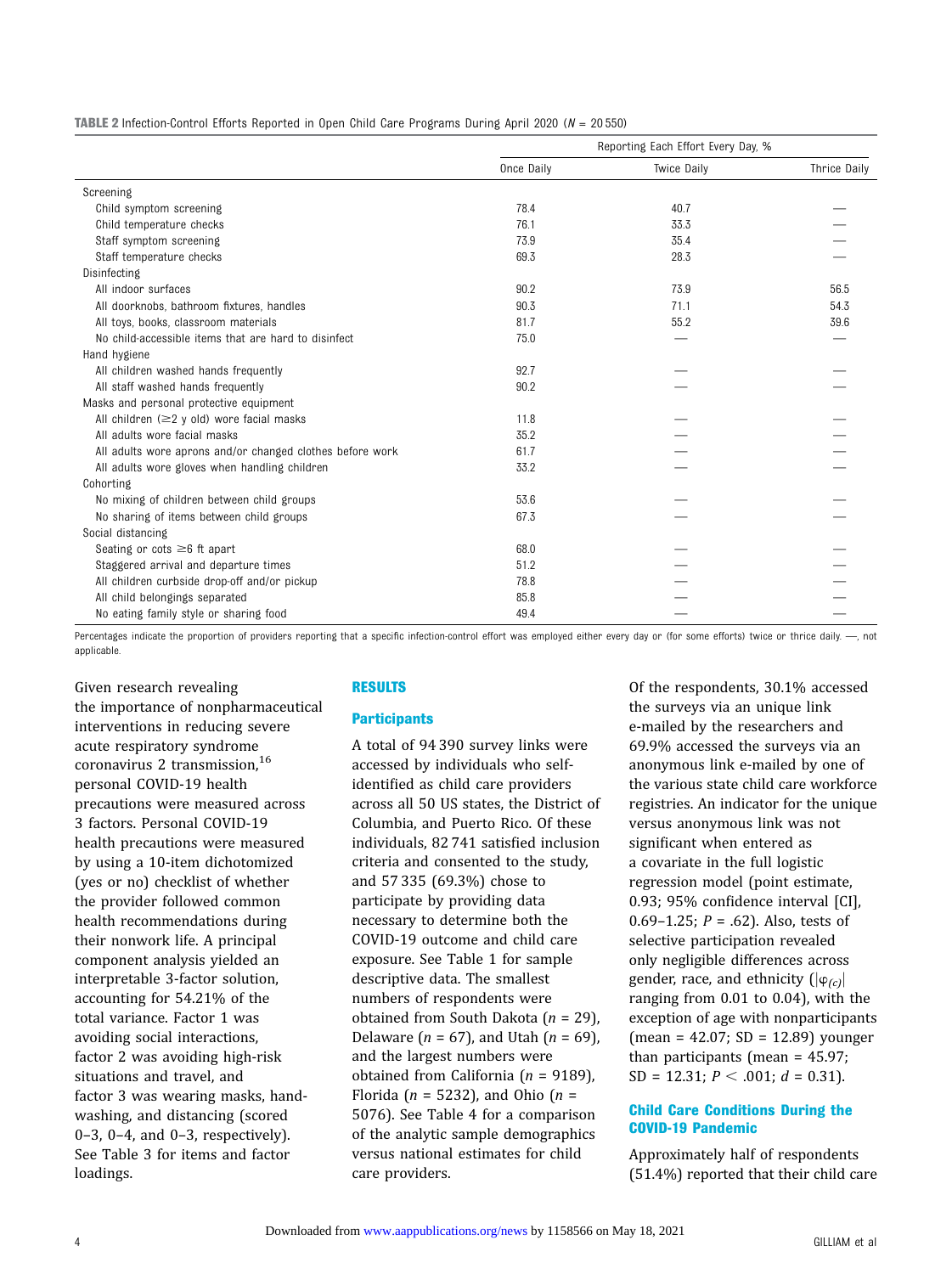| TABLE 3 Personal COVID-19 Health Precautions: Principal Component Analysis With Factor Loadings |  |  |  |  |  |  |  |
|-------------------------------------------------------------------------------------------------|--|--|--|--|--|--|--|
|-------------------------------------------------------------------------------------------------|--|--|--|--|--|--|--|

|                                                               | Factor 1 | Factor 2 | Factor 3 |
|---------------------------------------------------------------|----------|----------|----------|
| Items                                                         |          |          |          |
| Asked family and friends not to visit                         | 0.79     |          |          |
| Avoided extended family and friends even if not symptomatic   | 0.77     |          |          |
| Avoided eating outside of home                                | 0.55     |          |          |
| Avoided close contact with people who were sick               |          | 0.79     |          |
| Avoided traveling to high COVID-19-infection places           |          | 0.71     |          |
| Avoided social events they would normally attend              |          | 0.52     |          |
| Canceled business trips, social trips, vacations              |          | 0.47     |          |
| Tried to maintain at least 6 ft from others when outside home |          |          | 0.75     |
| Wore facial covering or mask almost always when outside home  |          |          | 0.60     |
| Frequently washed or sanitized hands when outside home        |          |          | 0.57     |
| Factor statistics                                             |          |          |          |
| Eigen value                                                   | 3.36     | 1.06     | 0.99     |
| % variance accounted (from rotated sums of squared loadings)  | 22.0     | 18.8     | 13.4     |
| Cronbach's $\alpha$                                           | 0.75     | 0.86     | 0.82     |

Factor loadings are from Kaiser-normalized varimax rotation, suppressing  $<$  0.45.  $-$ , not applicable.

program closed near the beginning of the COVID-19 pandemic and remained closed until the time of the survey. Of the 48.6% employed in child care programs that either did not close or reopened during the pandemic, 8.6% reported that their program later closed because of a confirmed or suspected case of COVID-19.

Respondents reported that child care programs that remained open during the early months of the pandemic were operating with smaller-thantypical group sizes and with considerable degrees of infection mitigation efforts in place. Child group sizes across all open programs were on average smaller than what is typical for US child care (center-based

programs: mean = 7.57, SD = 4.94; home-based programs: mean = 5.62, SD = 3.20). Most children (81.1%) served in these open programs were  $<$  6 years old. See Table 5 for details. Respondents reported high rates  $(>90\%)$  of frequent staff and child hand-washing and daily disinfecting of indoor surfaces and fixtures. Most respondents reported surface and fixture disinfecting at least 3 times daily. Symptom screening, cohorting (not mixing children and items between child groups), and social distancing measures were also employed frequently. Far fewer respondents reported daily mask wearing of staff (35.2%) or children  $\geq$  2 years old (11.8%). See Table 2 for details.

#### **Outcome**

To assess the robustness of the findings, we analyzed results using binary logistic regression analysis in 2 different approaches: (1) an unmatched analysis predicting case versus noncase, controlling for covariates, and (2) a case-controlled approach using propensity score–matching.

In the unmatched analysis, we predicted case ( $n = 427$ ; 0.7%) versus noncase (n = 56 908; 99.3%), controlling for all variables listed in Table 1 and indicators for the state where the child care program was located. Results indicated no association between COVID-19 outcome and exposure to child care

TABLE 4 Comparison of Total Analytic Sample Versus National Estimates of Child Care Provider Demographics and County-Level Descriptions

|                                         | <b>Total Analytic Sample</b> | National Estimates |
|-----------------------------------------|------------------------------|--------------------|
| Age, mean, y                            | 45.97                        | 38.70              |
| Men, %                                  | 2.3                          | 6.5                |
| Race and/or ethnicity, %                |                              |                    |
| American Indian or Alaskan native       | 2.0                          | 0.8                |
| Asian American                          | 3.5                          | 3.9                |
| African American or Black               | 14.7                         | 15.1               |
| White                                   | 72.0                         | 69.9               |
| Hispanic                                | 18.7                         | 22.0               |
| County COVID-19 deaths per 1000, mean   | 0.34                         | 0.30               |
| County household median income, mean \$ | 64 3 62                      | 63 179             |

Age, gender, and race and/or ethnicity comparisons are between the total analytic sample  $(N = 57335)$  and national child care provider estimates based on the 2018 American Community Survey (ACS). ACS data are weighted national averages for individuals with an occupation of child care workers (occupation code 4600) between the ages of 18 and 65. For the ACS, Asian American includes Chinese, Japanese, and other Asian or Pacific Islander; Hispanic includes Mexican, Puerto Rican, Cuban, or other. County COVID-19 deaths per 1000 are the mean deaths per 1000 individuals for the counties of survey respondents versus the US national average. County household median income for survey respondents is the mean of the median annual household income of the counties of the survey respondents constructed by using the 2018 5-year ACS data. County household median income for the national child care provider estimate is the mean median income for the county in 2018 reported by the US Census.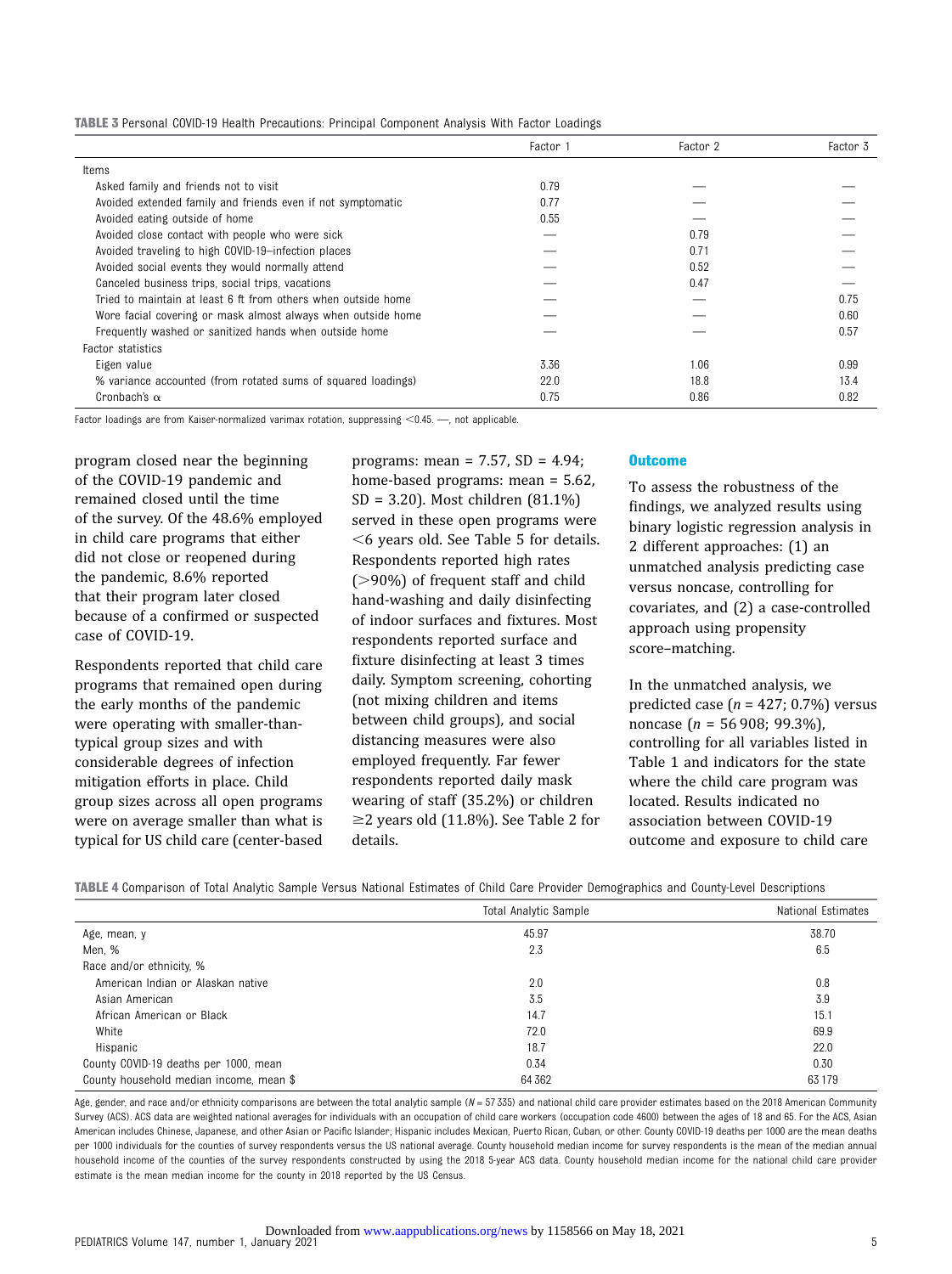TABLE 5 Percentage of Children by Age Served by Respondents Open During the Pandemic

|                                           | All<br>Providers | Center-Based<br>Providers | Home-Based<br>Providers |
|-------------------------------------------|------------------|---------------------------|-------------------------|
| Infants $(<1 y)$                          | 8.3              | 8.2                       | 8.3                     |
| Toddlers $(1-2 y)$                        | 29.7             | 30.6                      | 29.4                    |
| Preschool-aged children (3-5 y)           | 43.1             | 50.5                      | 40.0                    |
| School-aged children $(\geq 6 \text{ y})$ | 18.9             | 10.8                      | 22.3                    |

(odds ratio [OR], 1.06; 95% CI, 0.82-1.38;  $P = .66$ ) (Table 6). COVID-19 was associated with high levels of county-level cumulative per capita COVID-19 deaths (OR, 1.60; 95% CI, 1.19–2.15;  $P = .002$ ). Among covariates, race and ethnicity were associated with COVID-19, specifically

being American Indian or Alaskan native (OR, 2.37; 95% CI, 1.46–3.86;  $P = .001$ ), Latinx (OR, 2.13; 95% CI, 1.63–2.77;  $P < .001$ ), or African American (OR, 1.97; 95% CI, 1.53-2.53;  $P < .001$ ). Personal COVID-19 health precautions were also associated with COVID-19;

specifically, avoiding high-risk situations and travel was a protective factor (OR, 0.72; 95% CI, 0.62–0.84;  $P < .001$ ). Avoiding social interactions, such as family gatherings and restaurants, was a risk factor (OR, 1.27; 95% CI, 1.13–1.44;  $P = .001$ , perhaps because

**TABLE 6** Adjusted Logistic Regression Unmatched Analysis Predicting Cases ( $n = 427$ ) Versus Noncases ( $n = 56908$ )

|                                           | 0 <sub>R</sub> | 95% Wald Cl   | $\overline{P}$ |
|-------------------------------------------|----------------|---------------|----------------|
| Exposure to child care                    |                |               |                |
| No                                        | Reference      | Reference     | Reference      |
| Yes                                       | 1.06           | $0.82 - 1.38$ | .66            |
| Race and/or ethnicity                     |                |               |                |
| White                                     | Reference      | Reference     | Reference      |
| American Indian or Alaskan native         | 2.37           | $1.46 - 3.86$ | .001           |
| Asian American                            | 0.83           | $0.42 - 1.64$ | .60            |
| African American or Black                 | 1.97           | $1.53 - 2.53$ | < 0.01         |
| Native Hawaiian or other Pacific Islander | 1.86           | $0.65 - 5.29$ | .25            |
| Prefer not to answer (race)               | 1.59           | $1.17 - 2.16$ | .003           |
| Hispanic                                  | 2.13           | $1.63 - 2.77$ | < 0.001        |
| Prefer not to answer (ethnicity)          | 1.31           | $0.69 - 2.50$ | .41            |
| Gender <sup>a</sup>                       |                |               |                |
| Female                                    | Reference      | Reference     | Reference      |
| Male                                      | 1.60           | $0.93 - 2.75$ | .09            |
| Prefer not to answer                      | 0.97           | $0.29 - 3.23$ | .98            |
| Age                                       | 1.00           | $0.99 - 1.01$ | .78            |
| Child care type                           |                |               |                |
| Center based                              | Reference      | Reference     | Reference      |
| Family based or home based                | 1.25           | $0.87 - 1.80$ | .22            |
| Director or owner (of center-based care)  |                |               |                |
| N <sub>o</sub>                            | Reference      | Reference     | Reference      |
| Yes                                       | 0.95           | $0.72 - 1.25$ | .73            |
| Personal COVID-19 health precautions      |                |               |                |
| Masks, hand-washing, and/or distancing    | 1.16           | $0.90 - 1.50$ | .24            |
| Avoiding social interactions              | 1.27           | $1.13 - 1.44$ | .001           |
| Avoiding high-risk situations and travel  | 0.72           | $0.62 - 0.84$ | < 0.001        |
| County COVID-19 cumulative deaths         |                |               |                |
| Low                                       | Reference      | Reference     | Reference      |
| Moderate                                  | 1.13           | $0.83 - 1.54$ | .45            |
| High                                      | 1.60           | $1.19 - 2.15$ | .002           |
| County median household income            |                |               |                |
| Low                                       | Reference      | Reference     | Reference      |
| Moderate                                  | 1.26           | $0.96 - 1.65$ | .10            |
| High                                      | 1.03           | $0.76 - 1.41$ | .84            |
| Interaction effects                       |                |               |                |
| Exposure $\times$ child care type         | 0.85           | $0.54 - 1.34$ | .49            |

The state where the child care program was located (all 50 states, plus the District of Columbia and Puerto Rico) was entered in the logistic regression analysis but is not reflected in the table.

a No survey respondents self-identified as nonbinary, so we dropped this value from analysis.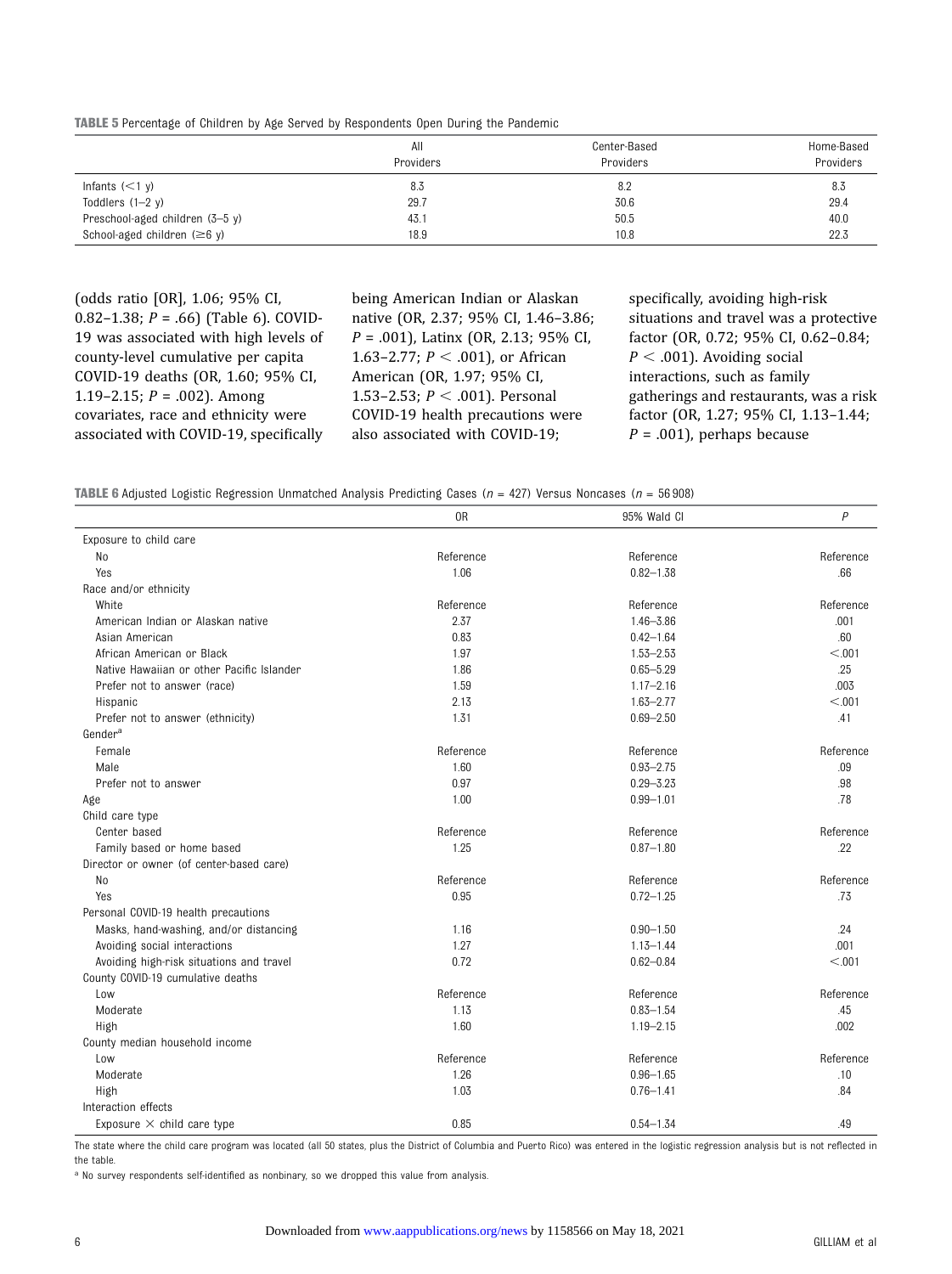opportunities to attend these were dependent on local transmission rates and business closures. To assess whether covariates significantly moderated the relationship between exposure and outcome, interaction terms for each covariate with exposure were entered into the model, and none reached significance ( $P$  values ranging from .09 to .96). A sensitivity analysis was employed to determine if results would differ when directors were removed from the sample. ORs for exposure were similar between the full sample (OR, 1.06; 95% CI, 0.82-1.38;  $P = .66$ ) and with directors removed (OR, 1.08; 95% CI, 0.79–1.49; P = .62).

In the matched case-control analysis, we further tested the association between exposure to child care and COVID-19 outcome using propensity scores for exposure. We matched controls to cases using 1:50 random matching without replacement with a caliper width set to  $0.2 \times SD$  of the logit function.<sup>[17](#page-8-0)</sup> Values used in the propensity score included age, race, ethnicity, gender, director status, county-level COVID-19 death rate, county-level median household income, personal COVID-19 health precaution measures (3 continuous variables), and indicator variables for the state where the child care program was located. Results similarly were not indicative of an association between COVID-19 and exposure to child care (OR, 0.94; 95% CI, 0.73–1.21;  $P = .64$ ). As opposed to the nonmatched analysis, being a home-based child care provider was associated with a COVID-19 outcome (OR, 1.59; 95% CI, 1.14-2.23;  $P <$ .01) but revealed no interaction with exposure (Table 7).

# **DISCUSSION**

This is the first large-scale study of COVID-19 transmission in child care programs. In the study, we used a large sample of US child care providers, and results were robust to different analytic approaches and to various tests of exposure interaction effects. Overall, we found no evidence of child care being a significant contributor to COVID-19 transmission to adults. This finding is consistent with previous studies revealing a lack of association between school closures and transmission rates.<sup>[6,18](#page-8-0)-[20](#page-8-0)</sup>

COVID-19 outcome rates were higher among those who identified as American Indian or Alaskan native, African American or Black, or Latinx as well as those working in counties with high COVID-19 death rates. Conversely, avoiding situations with high risk of infection (eg, people who are sick, traveling to high infection areas, social events) was a protective factor. None of these covariates, however, interacted with exposure to child care, suggesting a lack of association between child care exposure and COVID-19 outcome regardless of these other factors.

These findings must be interpreted within the context of infection mitigation practices within US child care programs during the early months of the COVID-19 pandemic. Child care providers reported small group sizes, averaging ∼8 children per group in centers and 6 children in home-based programs. Also, respondents reported high rates  $(>90\%)$  of both frequent handwashing and daily disinfecting of indoor surfaces and fixtures, and most respondents reported surface and fixture disinfecting at least 3 times daily. Symptom screening, cohorting, and social distancing measures were also frequently employed. Although it is unclear whether any of these mitigation efforts significantly reduced transmission, there is no way to know whether these findings would hold in the absence of these infection mitigation efforts. Likewise, these results should not be applied to kindergarten to 12th-grade schools or universities, where students and

contexts vary significantly from child care.

Even after adjusting for other variables, community-level transmission remained a significant predictor of child care providers testing positive or being hospitalized for COVID-19, highlighting the importance of reopening child care programs only when background transmission rates are low and decreasing (eg, the World Health Organization threshold of  $<$ 5% positivity for at least 14 days).<sup>[21](#page-8-0)</sup> Although this study provides evidence that child care may pose a negligible threat to community transmission, communities may pose a considerable threat to child care when background transmission rates are high.<sup>[22](#page-8-0)</sup> Conversely, when background transmission rates are low and managed, transmission within child care programs implementing reasonable infection mitigation efforts may be rare. $^{23}$  $^{23}$  $^{23}$ 

Although in our study we focused only on adults as the COVID-19 transmission end point (potentially from children to adults and adults to adults), it is also important to acknowledge the possible transmissions of COVID-19 from adults to children and children to children, which were not measured in our study. Children represent 9.3% of all COVID-19 cases in the United States (as of August 20, 2020), $^{24}$  and it is evident that adults are more likely to transmit the virus to children than children are to adults. $12$  Because of this likelihood, child care workers should wear face coverings to protect children in child care programs and prevent potential transmission. Furthermore, protective measures against COVID-19 in child care programs are needed because the spread of COVID-19 from child care workers to children may lead to children's family members, including those most vulnerable to the virus (eg, the elderly and individuals with underlying medical conditions)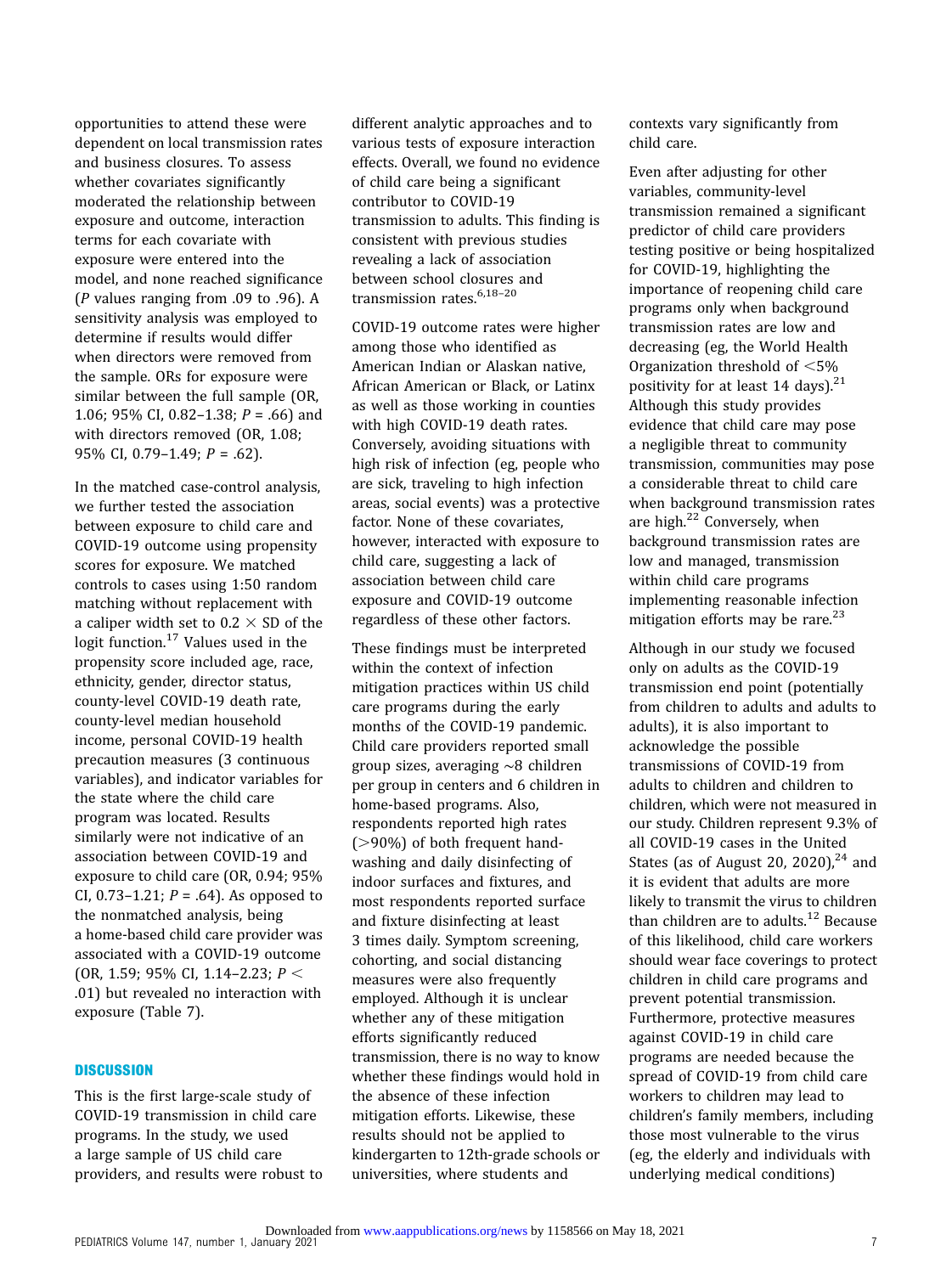**TABLE 7** Adjusted Case-Controlled Conditional Logistic Regression Analysis Predicting Cases ( $n = 427$ ) Versus Matched Controls ( $n = 21350$ )

|                                                 | 0R   | 95% CI        |        |
|-------------------------------------------------|------|---------------|--------|
| Exposure to child care                          | 0.94 | $0.73 - 1.21$ | .64    |
| Child care type (family or home based)          | '.59 | $14 - 2.23$   | < 0.01 |
| Interaction (child care type $\times$ exposure) | 0.82 | $0.53 - 1.26$ |        |

Cases were propensity score–matched to controls by using 1:50 random matching without replacement with a caliper width of  $0.2 \times SD$  of the logit function. Values used in the propensity score included age, race, ethnicity, sex, director status, county-level COVID-19 death rate, county-level median household income, personal COVID-19 health precaution measures (3 continuous variables), and state where child care program was located (indicator variables).

# contracting COVID-19 from their children or grandchildren[.16](#page-8-0),[25,26](#page-8-0)

As a limitation, the sample is not fully representative. Although the ORs were close to 1, it is important to acknowledge the relatively large CIs. Variations in state contexts and policies were controlled statistically, but important policy-level variables may not have been adequately controlled. These data were obtained during spring, and fall 2020 transmission dynamics may be different. This study depends on known infection, but it is possible that some providers had asymptomatic infection. Therefore, current case counts are probably underestimates, and results could change if asymptomatic cases were known and counted. Finally, reliance on self-reported test results may bias findings toward the null;

however, the large sample size should allow for detection of even small effects.

## **CONCLUSIONS**

Exposure to child care during the early months of the US COVID-19 pandemic was not associated with elevated odds for COVID-19 among child care workers. These findings, however, must be interpreted within the context of both community transmission rates and child care infection mitigation efforts.

## ACKNOWLEDGMENTS

Invaluable assistance with obtaining child care provider contact information was provided by the National Workforce Registry Alliance (and its network of state child care workforce registries), Child Care

Aware of America, and the National Association for the Education of Young Children. Drs Amalia Londono Tobon and Adrián Cerezo Caballero provided Spanish translations and back-translations of the survey measures and recruitment information. Louise Scrivani provided project administrative assistance. Alicia Alonso, Catherine Chang, Renee Dauerman, Stella FitzGerald, Harleen Kaur, Emma Knight, and Helen Mooney provided assistance in qualitative data categorization of respondent comments.

# **ABBREVIATIONS**

CI: confidence interval COVID-19: coronavirus disease 2019 OR: odds ratio

to data interpretation, and contributed to critical revision of the manuscript; and all authors approved the final manuscript as submitted and agree to be accountable for all aspects of the work.

The funders or sponsors did not participate in the work.

DOI: <https://doi.org/10.1542/peds.2020-031971>

Accepted for publication Sep 30, 2020

Address correspondence to Walter S. Gilliam, PhD, Yale Child Study Center, School of Medicine, Yale University, 310 Prospect St, New Haven, CT 06511. E-mail: [walter.gilliam@yale.edu](mailto:walter.gilliam@yale.edu)

PEDIATRICS (ISSN Numbers: Print, 0031-4005; Online, 1098-4275).

Copyright © 2021 by the American Academy of Pediatrics

FINANCIAL DISCLOSURE: The authors have indicated they have no financial relationships relevant to this article to disclose.

FUNDING: Supported by the Andrew and Julie Klingenstein Family Fund, the Esther A. and Joseph Klingenstein Fund, the Heising-Simons Foundation, the W.K. Kellogg Foundation, the Foundation for Child Development, the Early Educator Investment Collaborative, Scholastic Inc, the Yale Institute for Global Health, and the Tobin Center for Economic Policy at Yale University.

POTENTIAL CONFLICT OF INTEREST: The authors have indicated they have no potential conflicts of interest to disclose.

COMPANION PAPER: A companion to this article can be found online at [www.pediatrics.org/cgi/doi/10/1542/peds.2020-034405.](http://www.pediatrics.org/cgi/doi/10/1542/peds.2020-034405)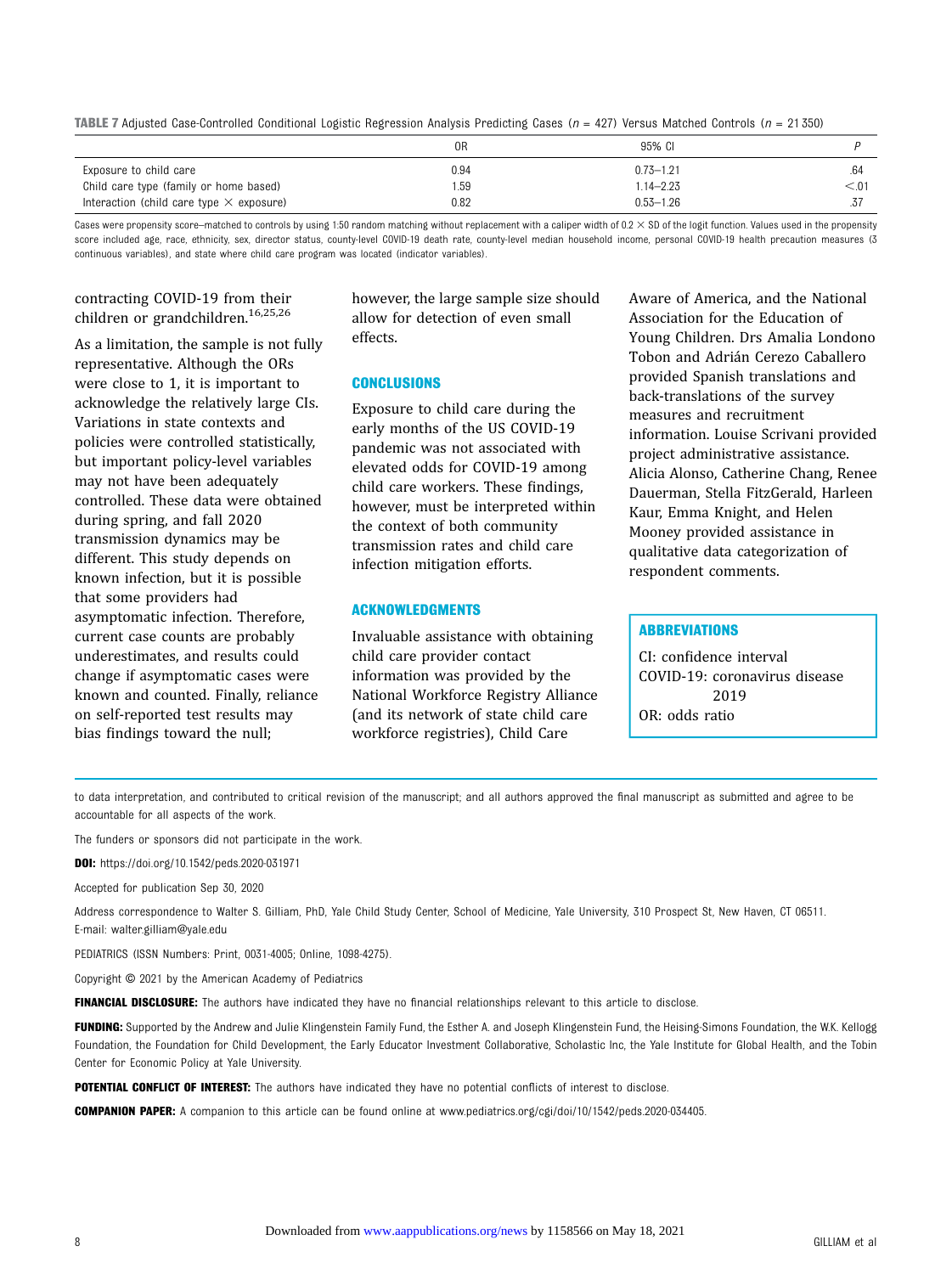## <span id="page-8-0"></span>REFERENCES

- 1. Viner RM, Russell SJ, Croker H, et al. School closure and management practices during coronavirus outbreaks including COVID-19: a rapid systematic review. Lancet Child Adolesc Health. 2020;4(5):397–404
- 2. Hildenwall H, Luthander J, Rhedin S, et al. Paediatric COVID-19 admissions in a region with open schools during the two first months of the pandemic. Acta Paediatr. 2020;109(10):2152–2154
- 3. US Bureau of Labor Statistics. Employment, hours, and earnings from the current employment statistics survey (national) Available at: [https://](https://beta.bls.gov/dataViewer/view/timeseries/CES6562440010) [beta.bls.gov/dataViewer/view/](https://beta.bls.gov/dataViewer/view/timeseries/CES6562440010) [timeseries/CES6562440010](https://beta.bls.gov/dataViewer/view/timeseries/CES6562440010). Accessed August 23, 2020
- 4. Hebbelstrup Jensen B, Jokelainen P, Nielsen ACY, et al. Children attending day care centers are a year-round reservoir of gastrointestinal viruses. Sci Rep. 2019;9(1):3286
- 5. Zhang J, Litvinova M, Liang Y, et al. Changes in contact patterns shape the dynamics of the COVID-19 outbreak in China. Science. 2020;368(6498): 1481–1486
- 6. Ferguson NM, Laydon D, Nedjati-Gilani G, et al. Report 9: Impact of Non-Pharmaceutical Interventions (NPIs) to Reduce COVID-19 Mortality and Healthcare Demand. London, United Kingdom: Imperial College London; 2020
- 7. Esposito S, Principi N. School Closure During the Coronavirus Disease 2019 (COVID-19) Pandemic: An Effective Intervention at the Global Level? JAMA Pediatr. 2020;174(10):921–922
- 8. Wu Z, McGoogan JM. Characteristics of and important lessons from the coronavirus disease 2019 (COVID-19) outbreak in China: summary of a report of 72 314 cases from the Chinese Center for Disease Control and Prevention. JAMA. 2020;323(13): 1239–1242
- 9. Zou L, Ruan F, Huang M, et al. SARS-CoV-2 viral load in upper respiratory specimens of infected patients. N Engl J Med. 2020;382(12): 1177–1179
- 10. Yonker LM, Neilan AM, Bartsch Y, et al. Pediatric Severe Acute Respiratory Syndrome Coronavirus 2 (SARS-CoV-2): clinical presentation, infectivity, and immune responses [published online ahead of print August 18, 2020]. J Pediatr. 2020
- 11. Park YJ, Choe YJ, Park O, et al.; COVID-19 National Emergency Response Center, Epidemiology and Case Management Team. Contact tracing during coronavirus disease outbreak, South Korea, 2020. Emerg Infect Dis. 2020; 26(10):2465–2468
- 12. Lee B, Raszka WV Jr.. COVID-19 transmission and children: the child is not to blame. Pediatrics. 2020;146(2): e2020004879
- 13. Qualtrics [computer program]. Provo, UT: Qualtrics; 2019. Available at: [https://](https://www.qualtrics.com) [www.qualtrics.com.](https://www.qualtrics.com) Accessed September 30, 2020
- 14. Dong E, Du H, Gardner L. An interactive web-based dashboard to track COVID-19 in real time. Lancet Infect Dis. 2020; 20(5):533–534
- 15. US Census Bureau. 2014–2018 American Community Survey 5-Year Public Use Microdata Samples. Washington, DC: US Census Bureau; 2019
- 16. Ngonghala CN, Iboi E, Eikenberry S, et al. Mathematical assessment of the impact of non-pharmaceutical interventions on curtailing the 2019 novel coronavirus. Math Biosci. 2020; 325:108364
- 17. Austin PC. Optimal caliper widths for propensity-score matching when estimating differences in means and differences in proportions in observational studies. Pharm Stat. 2011;10(2):150–161
- 18. Zachariah P, Johnson CL, Halabi KC, et al.; Columbia Pediatric COVID-19 Management Group. Epidemiology, clinical features, and disease severity in patients with coronavirus disease 2019 (COVID-19) in a children's hospital in New York City, New York. JAMA Pediatr. 2020;174(10):e202430
- 19. Rajmil L. Role of children in the transmission of the COVID-19 pandemic:

a rapid scoping review. BMJ Paediatr Open. 2020;4(1):e000722

- 20. Davies NG, Klepac P, Liu Y, Prem K, Jit M; CMMID COVID-19 working group & Eggo RM. Age-dependent effects in the transmission and control of COVID-19 epidemics. Nat Med. 2020;26(8): 1205–1211
- 21. World Health Organization. Public health criteria to adjust public health and social measures in the context of COVID-19: annex to considerations in adjusting public health and social measures in the context of COVID-19. 2020. Available at: [https://www.who.int/](https://www.who.int/publications/i/item/public-health-criteria-to-adjust-public-health-and-social-measures-in-the-context-of-covid-19) [publications/i/item/public-health](https://www.who.int/publications/i/item/public-health-criteria-to-adjust-public-health-and-social-measures-in-the-context-of-covid-19)[criteria-to-adjust-public-health-and](https://www.who.int/publications/i/item/public-health-criteria-to-adjust-public-health-and-social-measures-in-the-context-of-covid-19)[social-measures-in-the-context-of-covid-](https://www.who.int/publications/i/item/public-health-criteria-to-adjust-public-health-and-social-measures-in-the-context-of-covid-19)[19](https://www.who.int/publications/i/item/public-health-criteria-to-adjust-public-health-and-social-measures-in-the-context-of-covid-19). Accessed September 30, 2020
- 22. Szablewski CM, Chang KT, Brown MM, et al. SARS-CoV-2 transmission and infection among attendees of an overnight camp - Georgia, June 2020. MMWR Morb Mortal Wkly Rep. 2020; 69(31):1023–1025
- 23. Link-Gelles R, DellaGrotta AL, Molina C, et al. Limited Secondary Transmission of SARS-CoV-2 in Child Care Programs - Rhode Island, June 1-July 31, 2020. MMWR Morb Mortal Wkly Rep. 2020; 69(34):1170–1172
- 24. American Academy of Pediatrics; Children's Hospital Association. Children and COVID-19: state-level data report. 2020. Available at: [https://](https://services.aap.org/en/pages/2019-novel-coronavirus-covid-19-infections/children-and-covid-19-state-level-data-report) [services.aap.org/en/pages/2019-novel](https://services.aap.org/en/pages/2019-novel-coronavirus-covid-19-infections/children-and-covid-19-state-level-data-report)[coronavirus-covid-19-infections/](https://services.aap.org/en/pages/2019-novel-coronavirus-covid-19-infections/children-and-covid-19-state-level-data-report) [children-and-covid-19-state-level](https://services.aap.org/en/pages/2019-novel-coronavirus-covid-19-infections/children-and-covid-19-state-level-data-report)[data-report.](https://services.aap.org/en/pages/2019-novel-coronavirus-covid-19-infections/children-and-covid-19-state-level-data-report) Accessed September 30, 2020
- 25. Wang X, Ferro EG, Zhou G, Hashimoto D, Bhatt DL. Association between universal masking in a health care system and SARS-CoV-2 positivity among health care workers. JAMA. 2020;324(7): 703–704
- 26. Jing QL, Liu MJ, Zhang ZB, et al. Household secondary attack rate of COVID-19 and associated determinants in Guangzhou, China: a retrospective cohort study. Lancet Infect Dis. 2020; 20(10):1141–1150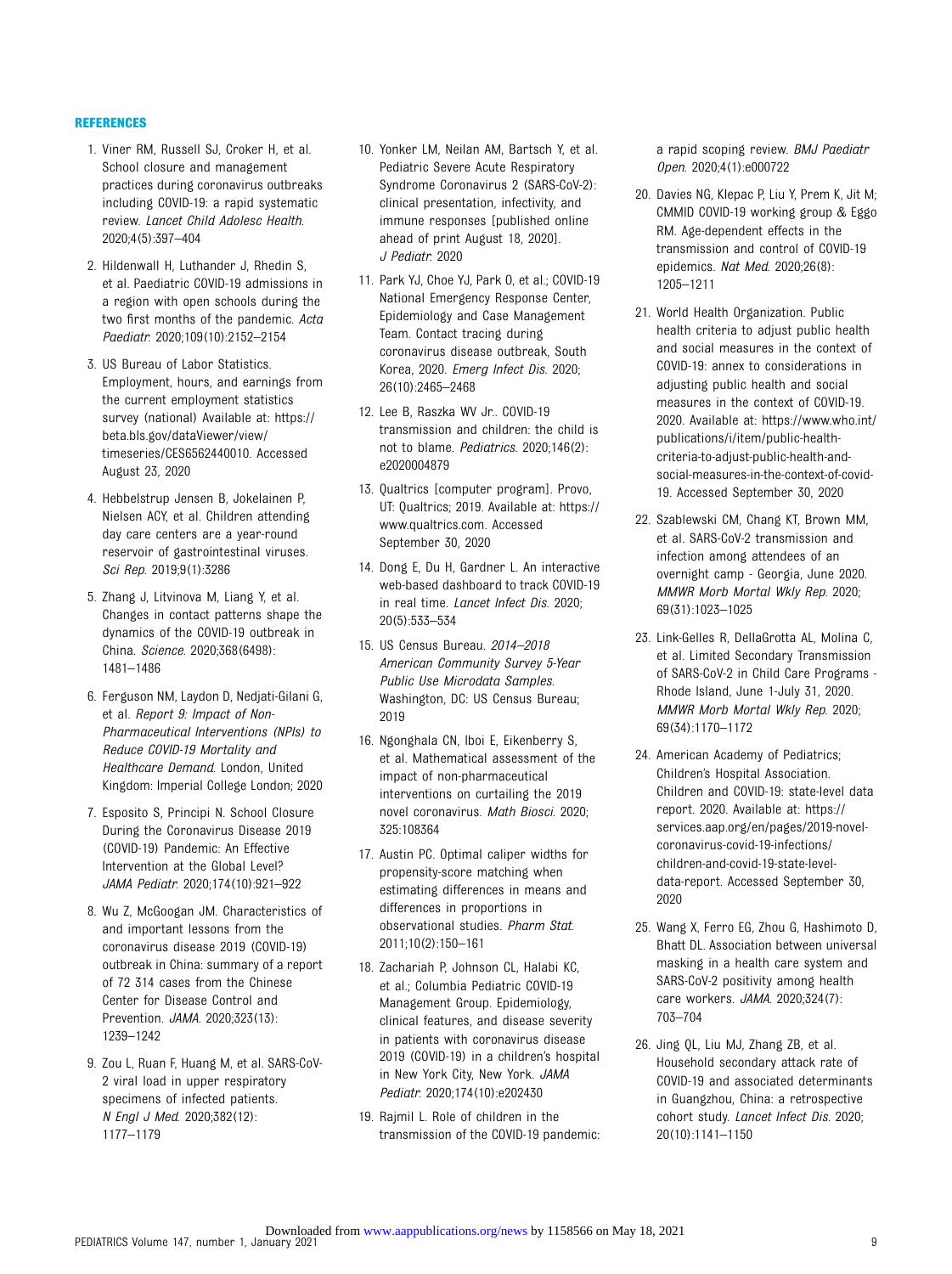# **COVID-19 Transmission in US Child Care Programs**

Omer Eric Humphries, Thomas Murray, Jad A. Elharake, David Wilkinson and Saad B. Walter S. Gilliam, Amyn A. Malik, Mehr Shafiq, Madeline Klotz, Chin Reyes, John

*Pediatrics* 2021;147;

DOI: 10.1542/peds.2020-031971 originally published online October 14, 2020;

| Updated Information $\&$<br><b>Services</b> | including high resolution figures, can be found at:<br>http://pediatrics.aappublications.org/content/147/1/e2020031971                                                            |
|---------------------------------------------|-----------------------------------------------------------------------------------------------------------------------------------------------------------------------------------|
| <b>References</b>                           | This article cites 19 articles, 2 of which you can access for free at:<br>http://pediatrics.aappublications.org/content/147/1/e2020031971#BI<br><b>BL</b>                         |
| Permissions & Licensing                     | Information about reproducing this article in parts (figures, tables) or<br>in its entirety can be found online at:<br>http://www.aappublications.org/site/misc/Permissions.xhtml |
| <b>Reprints</b>                             | Information about ordering reprints can be found online:<br>http://www.aappublications.org/site/misc/reprints.xhtml                                                               |





DEDICATED TO THE HEALTH OF ALL CHILDREN®